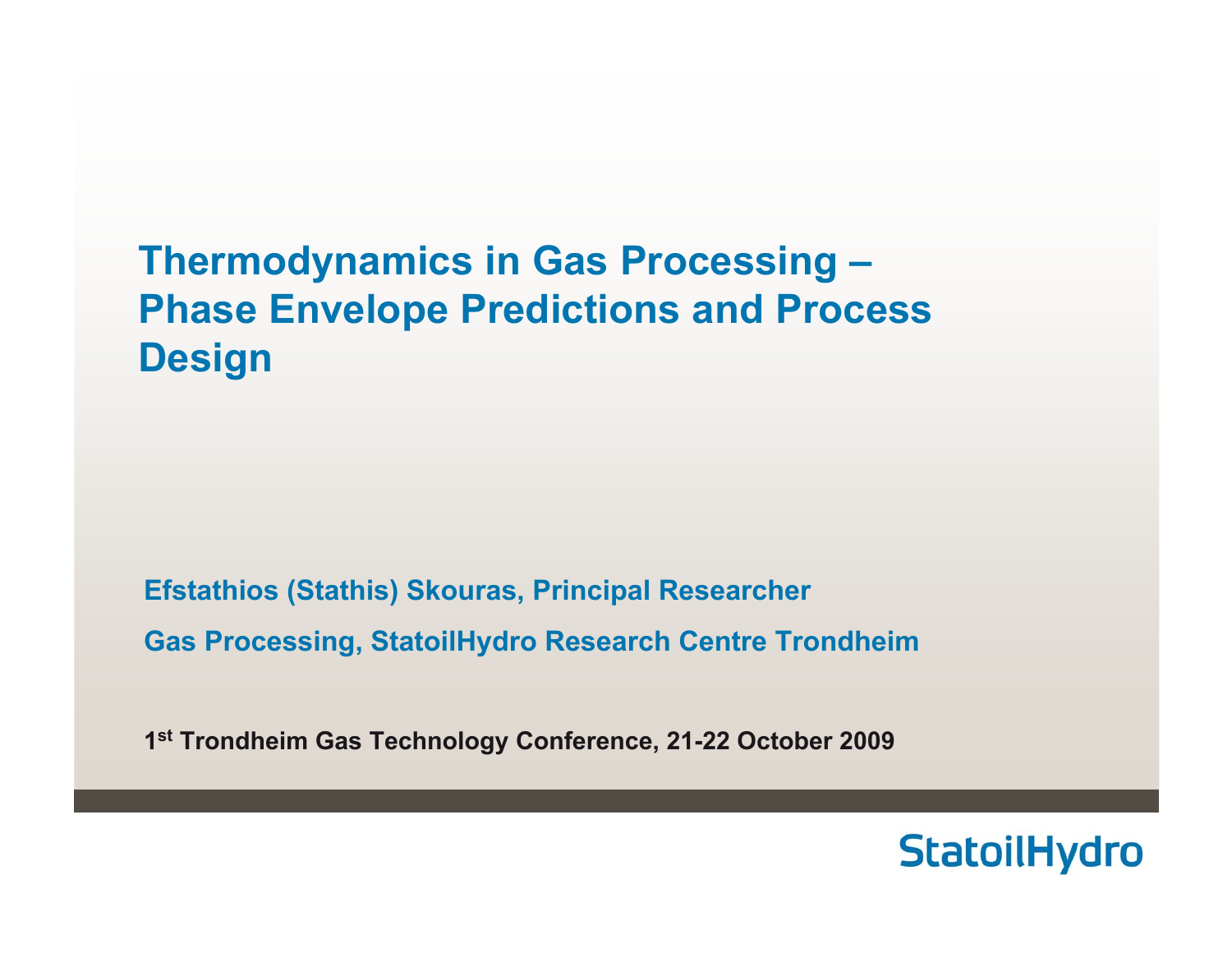## **Presentation outline**

- $\bullet$  Importance of correct phase envelope predictions
- $\bullet$  Hydrocarbon dew points for real gases
	- Success factors
	- Predictions with thermodynamic models
- $\bullet$  Phase envelope predictions: Impact on process design
- $\bullet$ **Conclusions**



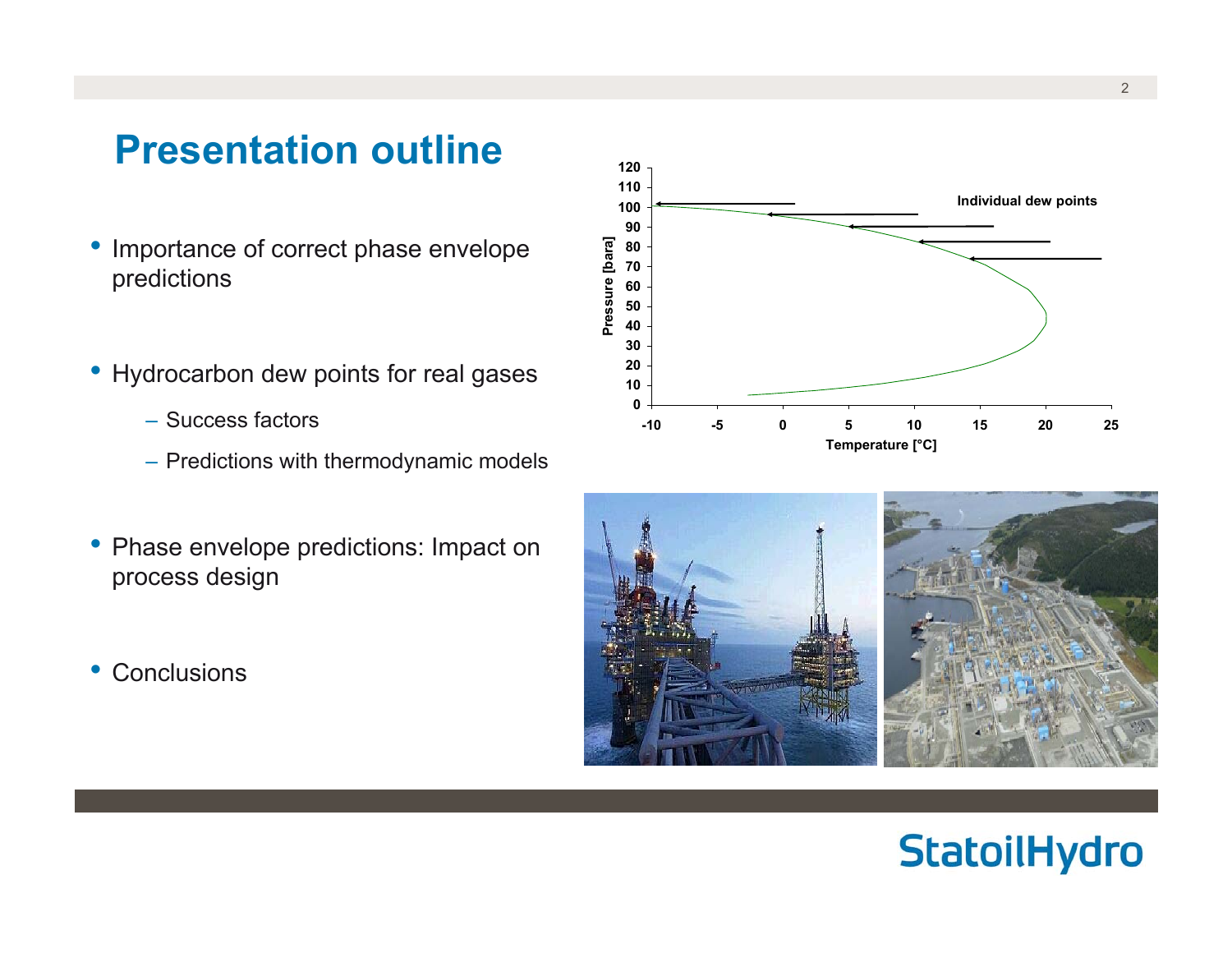## **Phase envelope of a typical natural gas**



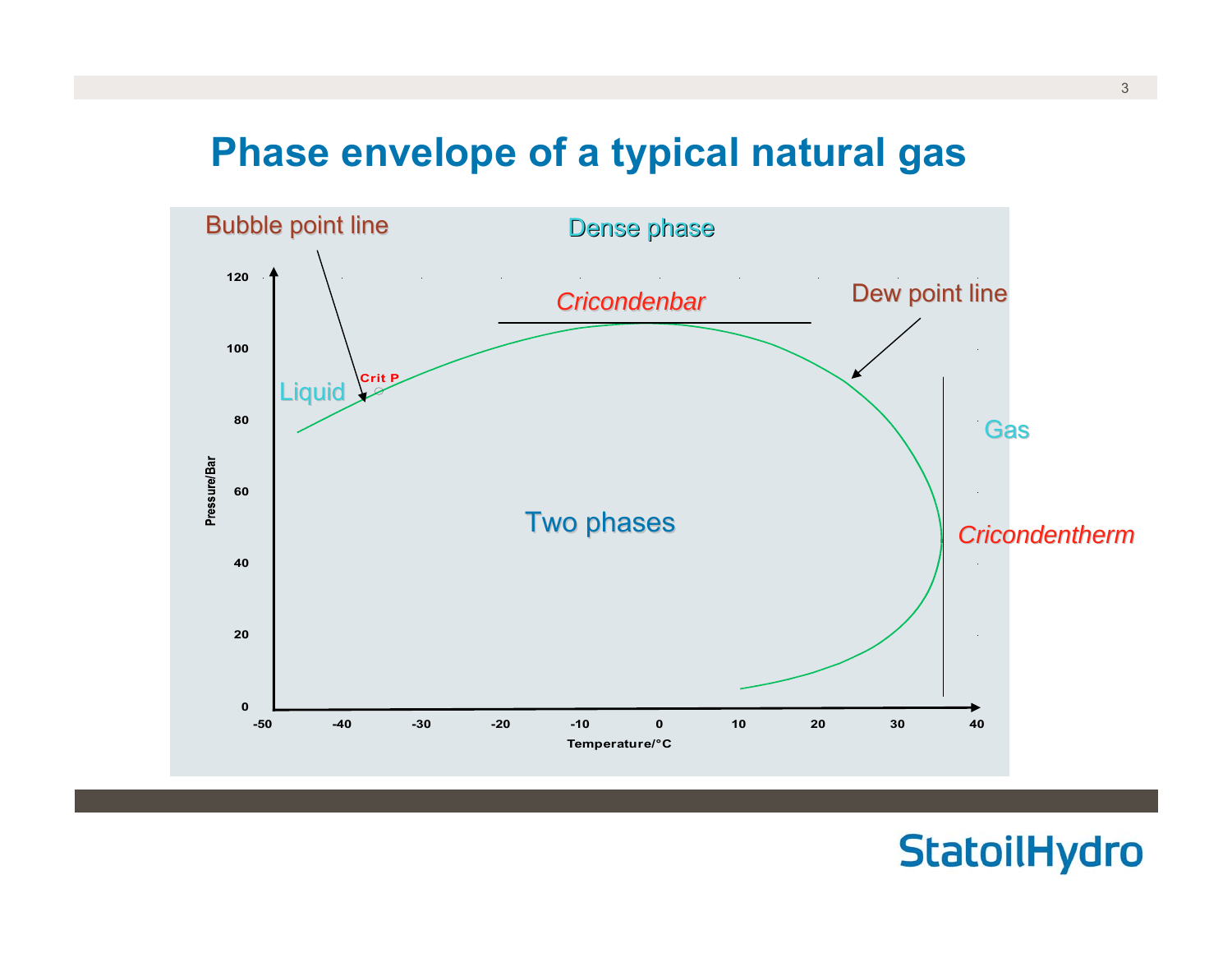### **Importance of correct phase envelope predictions**



- • In **offshore processing** the **cricondenbar** specification must be fulfilled to avoid condensation in the pipelines
- • **Rich gas** transported to onshore terminals in **dense** phase in pipelines up to 830 km long
- • In **onshore processing** the **cricondentherm** specification must be fulfilled to achieve desired gas quality for the **sales gas**



- Efficient operation/separation
- •Optimise pipeline capacity
- $\bullet$ Reduce design margins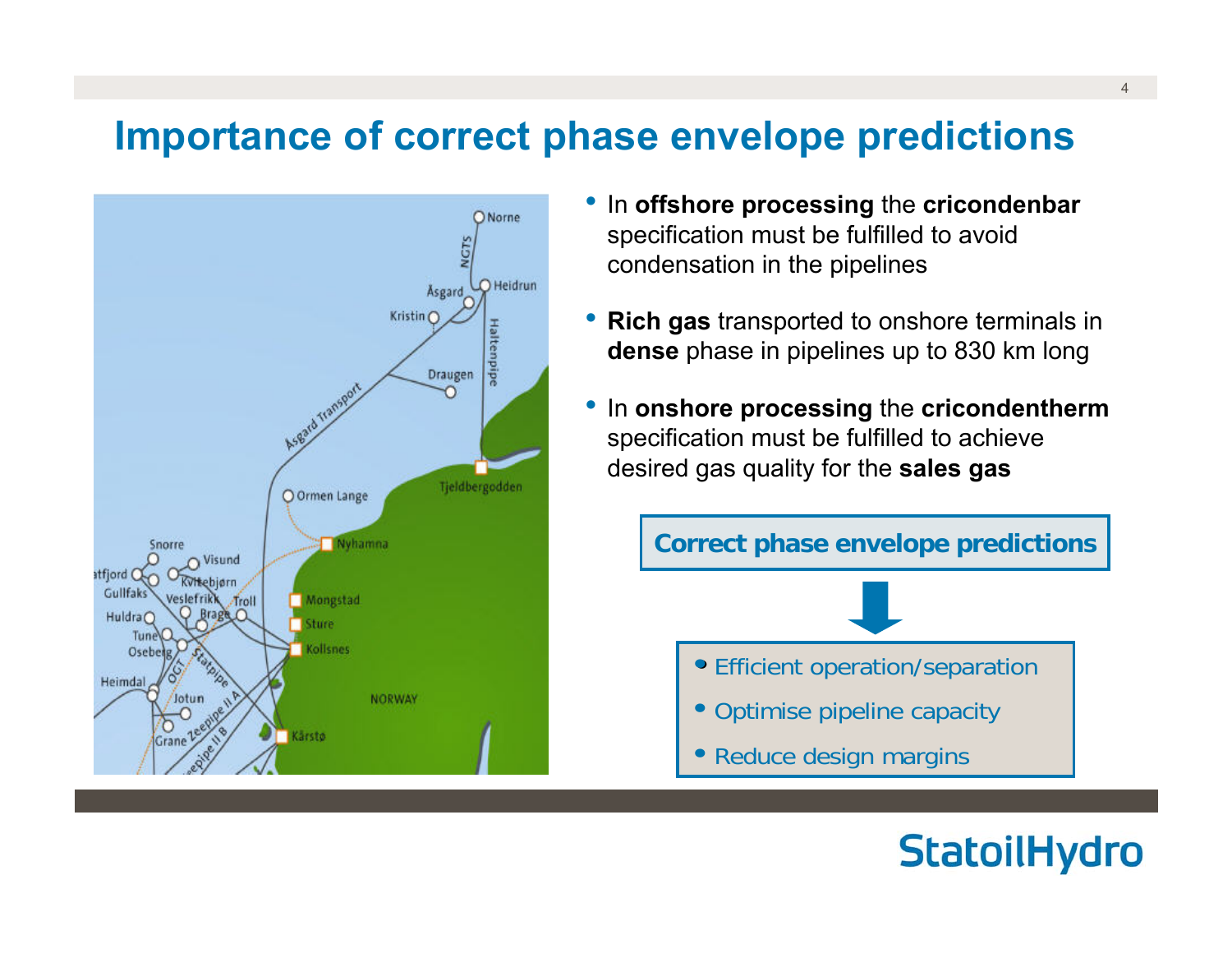### Dew points for real gases: Success factors





#### **Success factors**

- Gas sampling and conditioning
- Chromatographic gas analysis
- $\bullet$ Characterisation of C7+ components
- Thermodynamic models



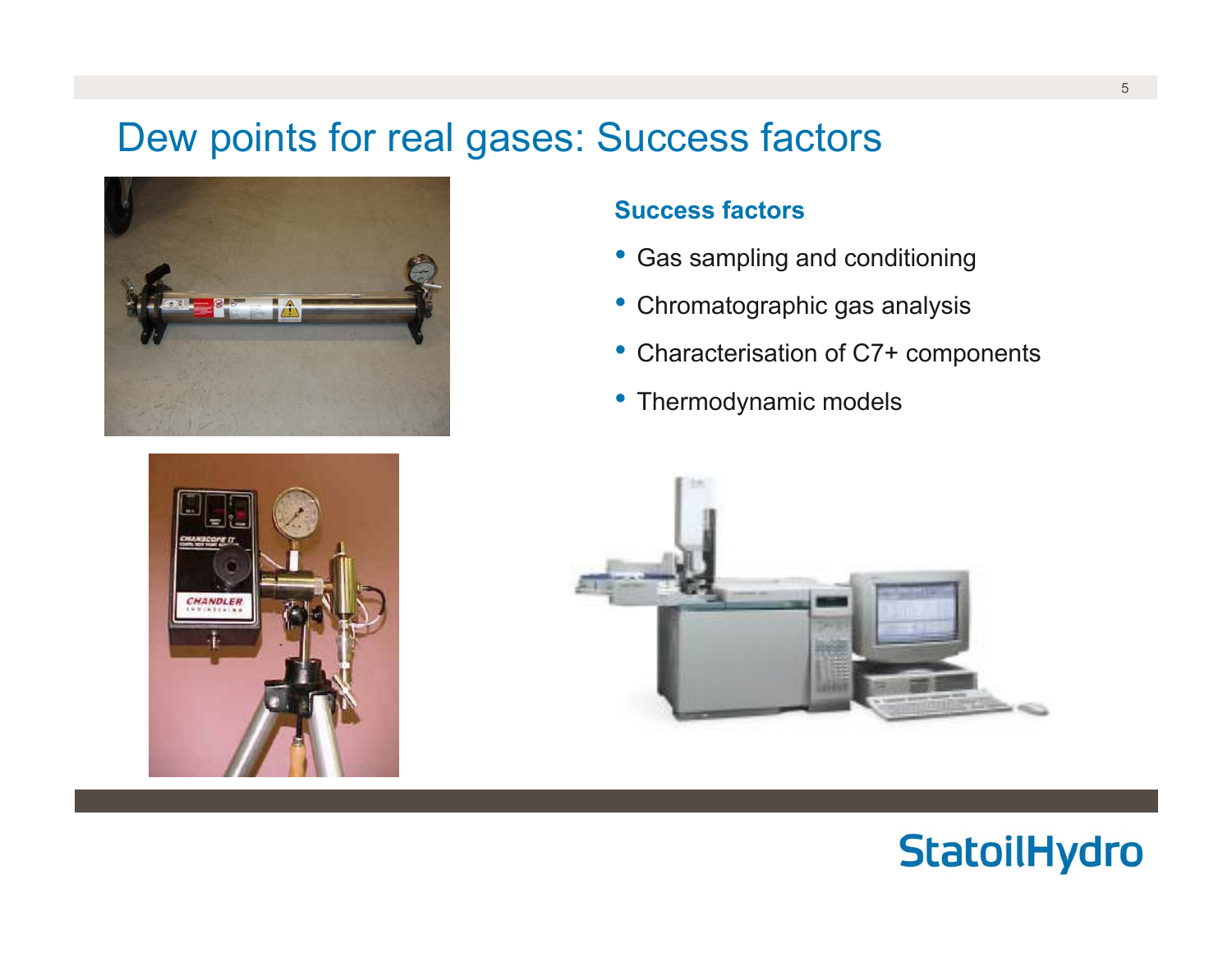## **Success factors: Gas sampling and conditioning**

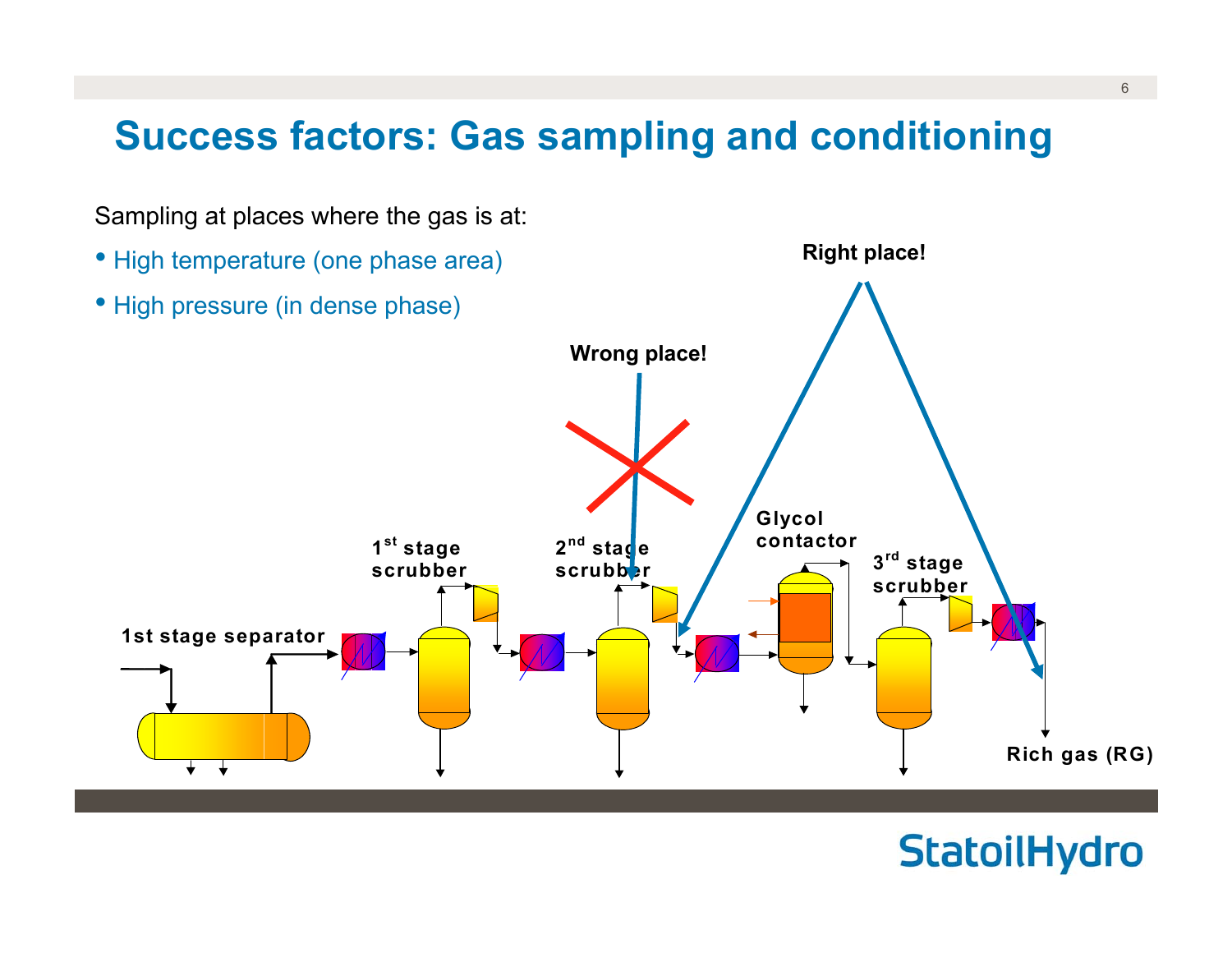### **Success factors: Chromatographic gas analysis**

- How detailed should the gas analysis be?
- Enough with GC-analysis with a C6+, C7+ fraction?
- Does it really matter?

- **Deviations up to 20°C at the cricondentherm**
- **Deviations up to 10 bar at the cricondenbar**
- **The leaner the gas, the more effect the heavy ends have in the dew point**
- **Detection limit for lean gases 0.1 ppm for the heavy ends (ISO 23874)**

Example: Rich gas with C6+ fraction of 0.38 mol%

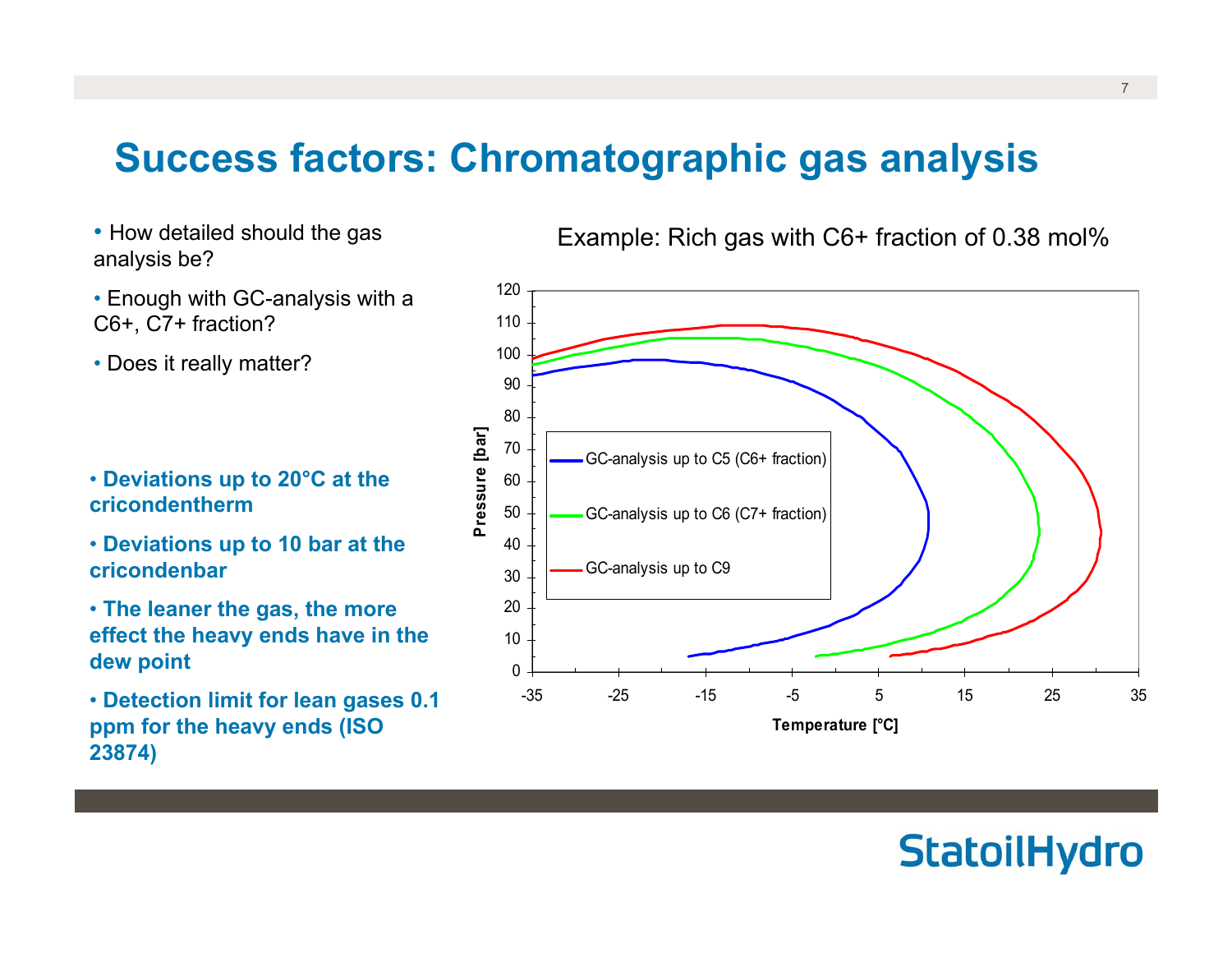### **Success factors: Characterisation of C7+ components**

- Is it enough to characterise C7+ components as n-alkanes?
- Is it important to distinguish between paraffinic (P), napthenic (N) and aromatic (A) components?
- Shall we characterise them as pseudo-components (C7\*, C8\*, etc)?
- How should we assign physical properties (mol. weight, density) and model parameters (Tc, Pc, <sup>ω</sup>) to the pseudo-components?
- Does it really matter?
- **Deviations up to 15°C at the cricondentherm**
- **Deviations up to 7-8 bar at the cricondenbar**



#### Effect of characterisation of C7+ components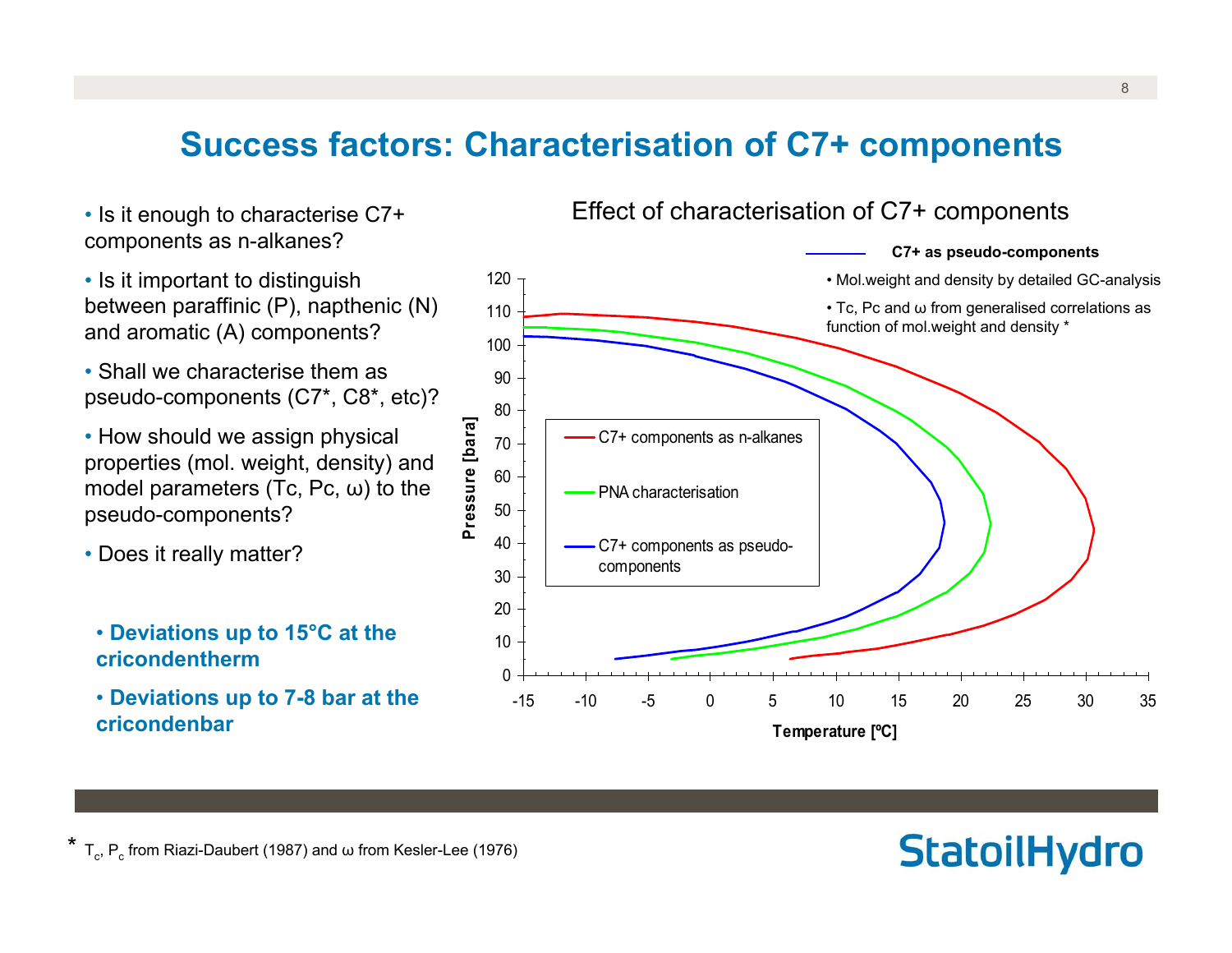### **Dew points of real gases: Results for a rich gas**



- •**Characterisation with PNA analysis gives better results than assuming C7+ as n-alkanes**
- • **Characterisation with pseudo-components (utilising correct mol.weight and density and generalised correlations for Tc, Pc and ω) provides the correct shape of the phase envelope**
- $\bullet$ **Cricondenbar underestimated. No model can predict both the cricondenbar and the cricondentherm**
- •**Experimental dew point measurements still required to decide the correct phase envelope**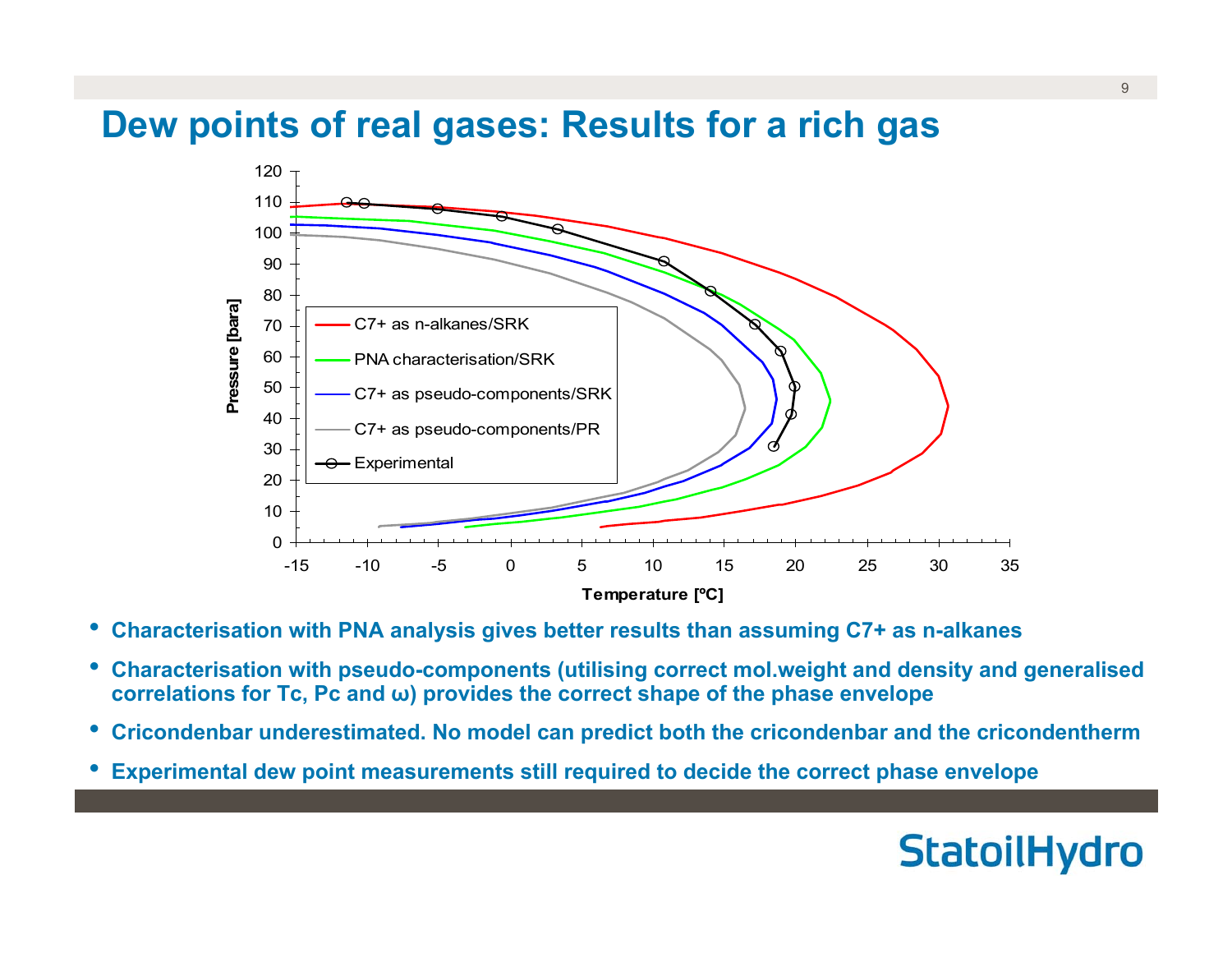#### **Phase envelope predictions: Impact on process design**

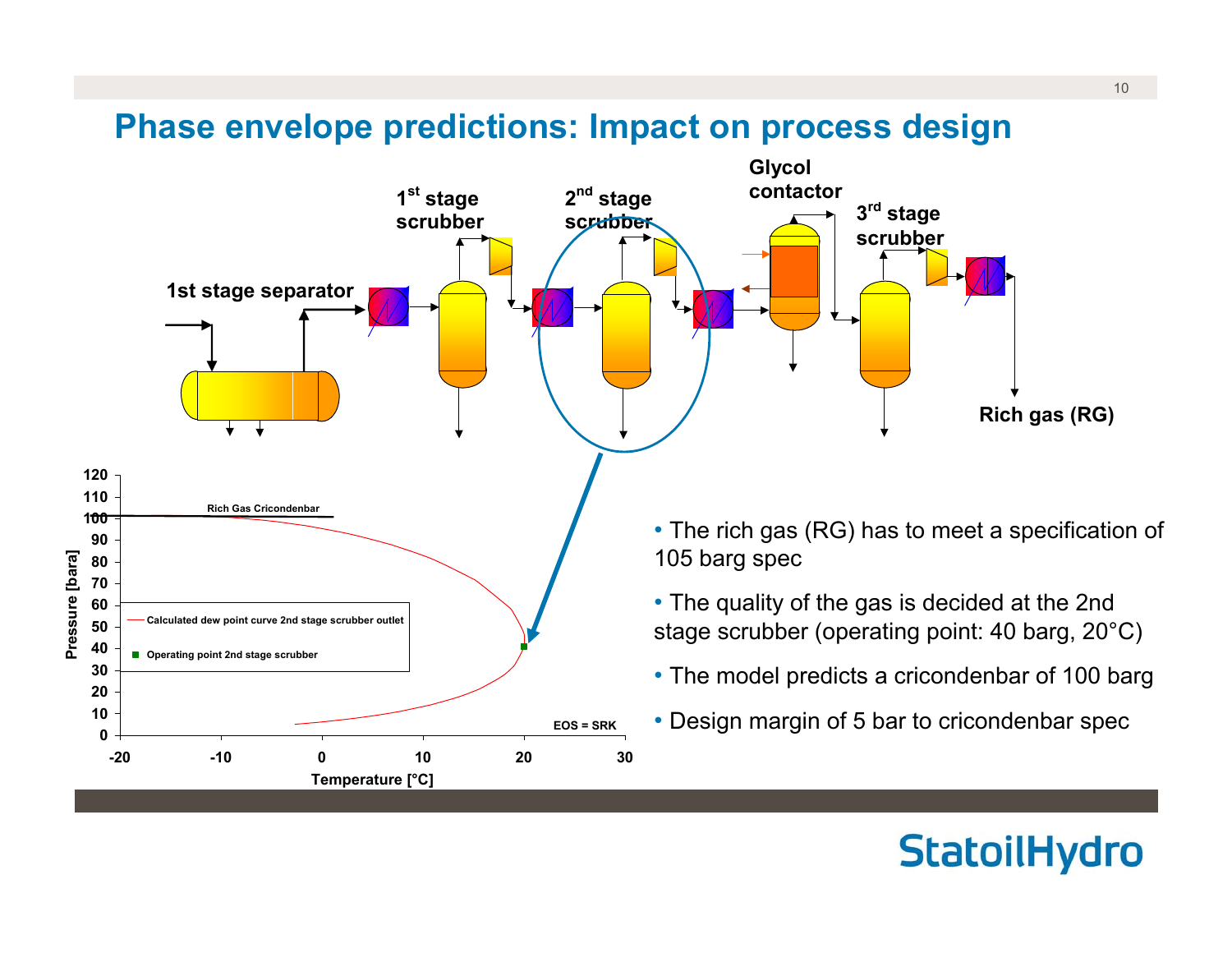#### **Phase envelope predictions: Impact on process design (cont.)**



- Experimental measurements show give a cricondenbar of 106 barg. Gas is off spec!
- Design margin of 5 bar not sufficient. Higher design margin needed (10 bar)
- Improve accuracy of the model in order to reduce the design margin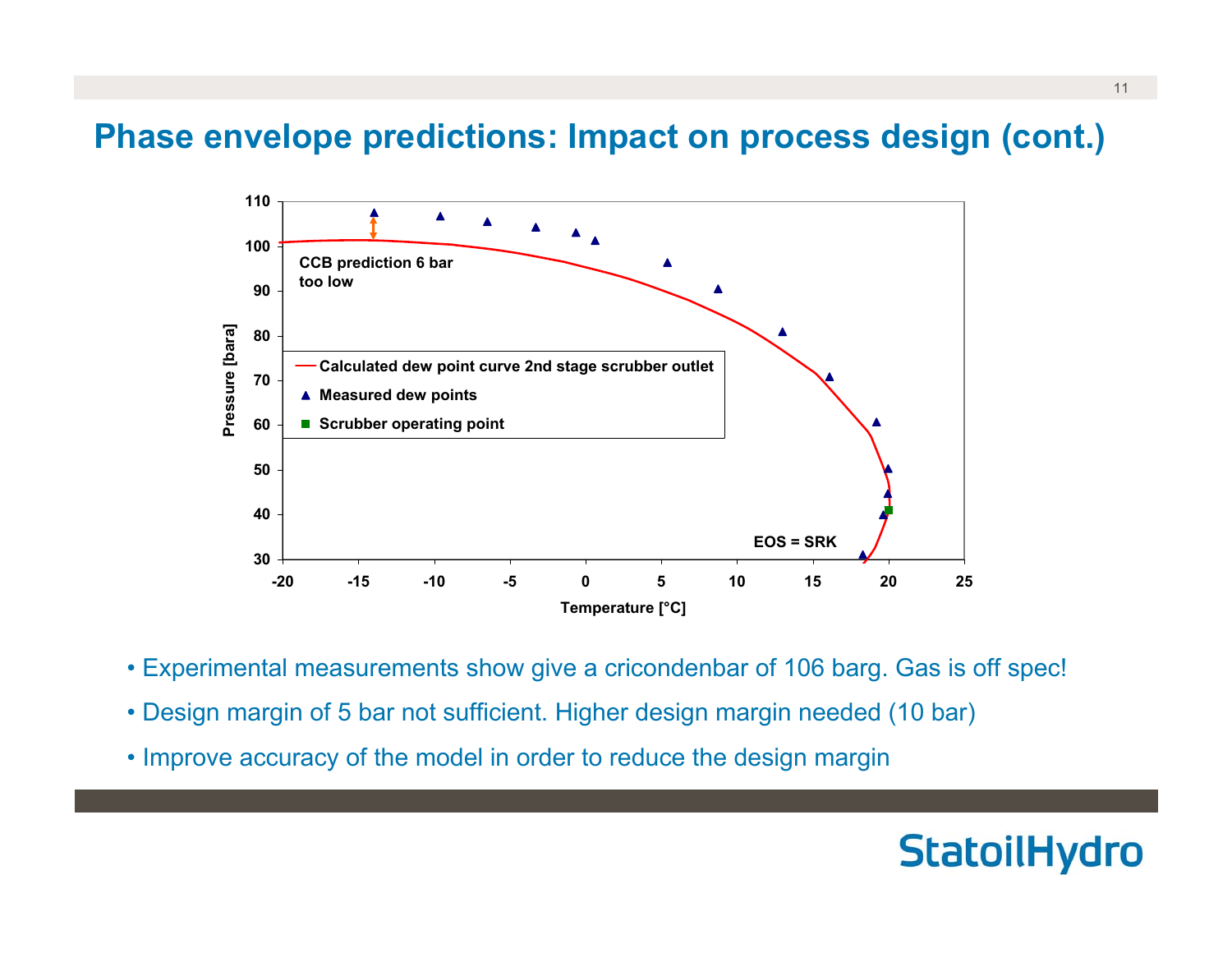### **Conclusions**

- • Focus on sample chain is decisive (sample taking, conditioning and GC-analysis)
- •Characterisation of the heavy ends (C7+) is crucial
- • The thermodynamic models are not capable to model sufficiently the whole phase envelope
- The models underpredict the cricondenbar
- • Experimental dew point measurements are still needed to verify the model predictions
- • Focus on thermodynamic models in order to achieve good process designs, reduce design margins and ensure product quality



Source: www.statoilhydro.com

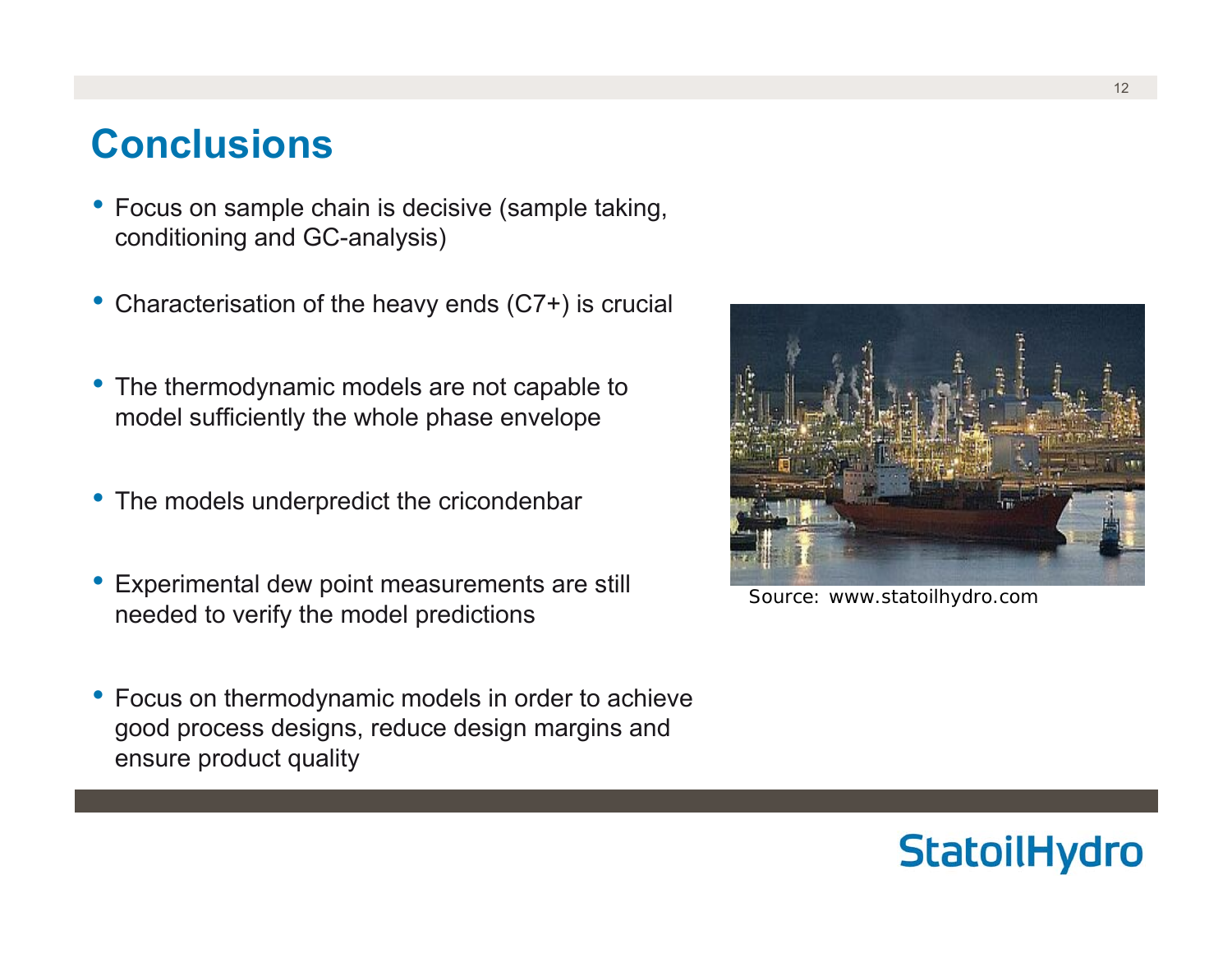# **Thank you for your attention!**

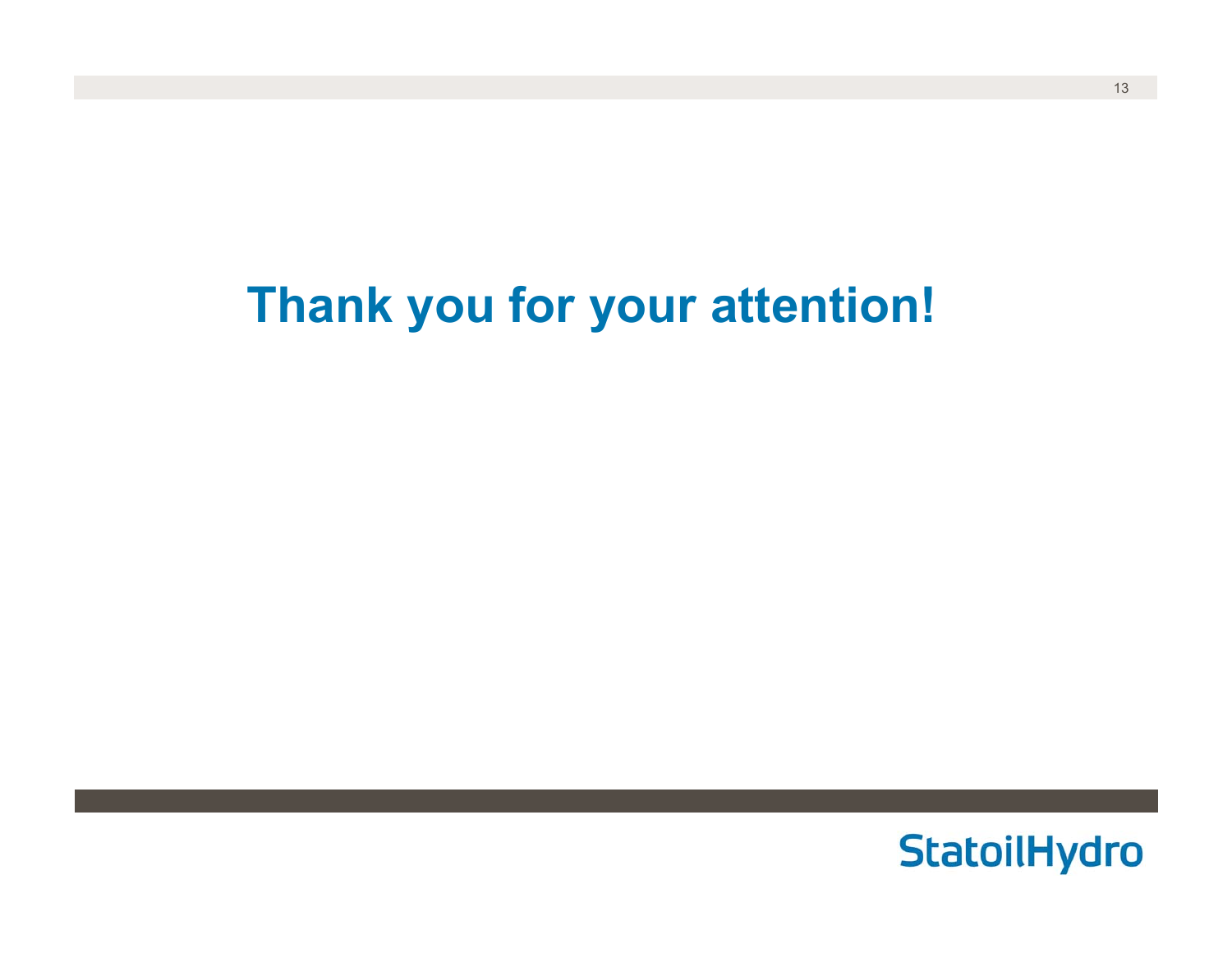### **Back-up slides**

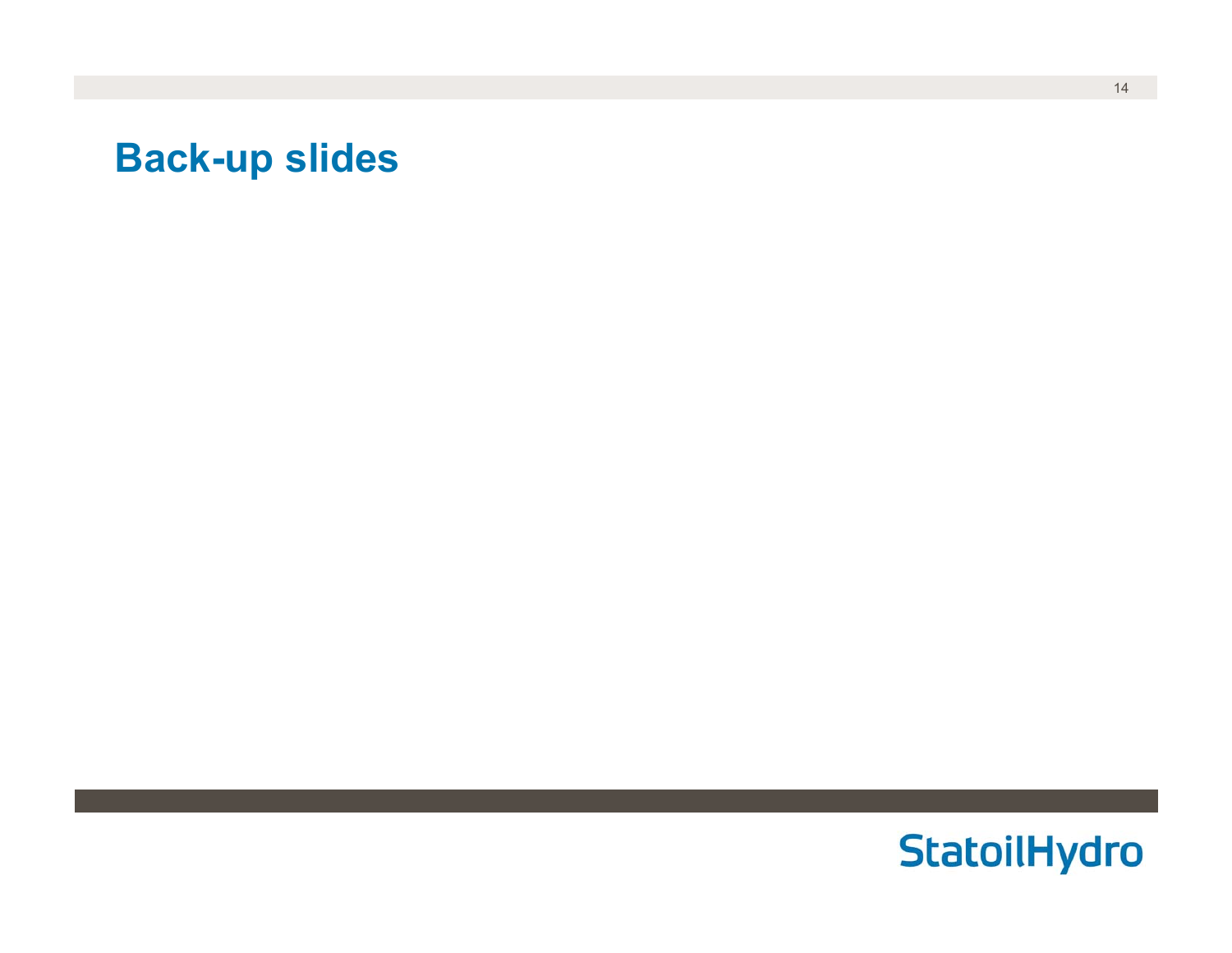### Dew points for real gases: Experimental measurements

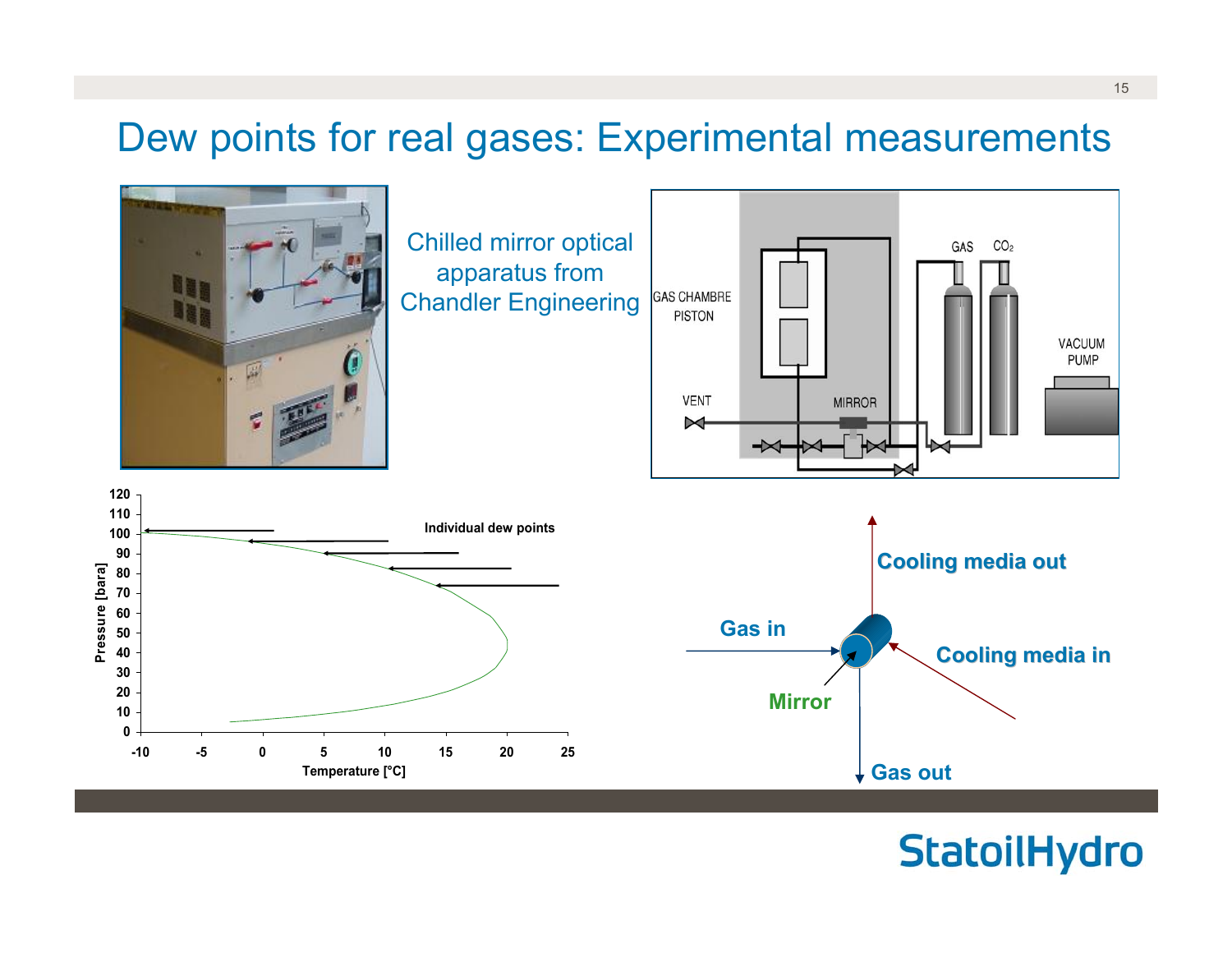## **Dew point predictions: Pure components (ethane)**

 $\bullet$ Agreement between experimental dew points and predictions with SRK and PR EoS



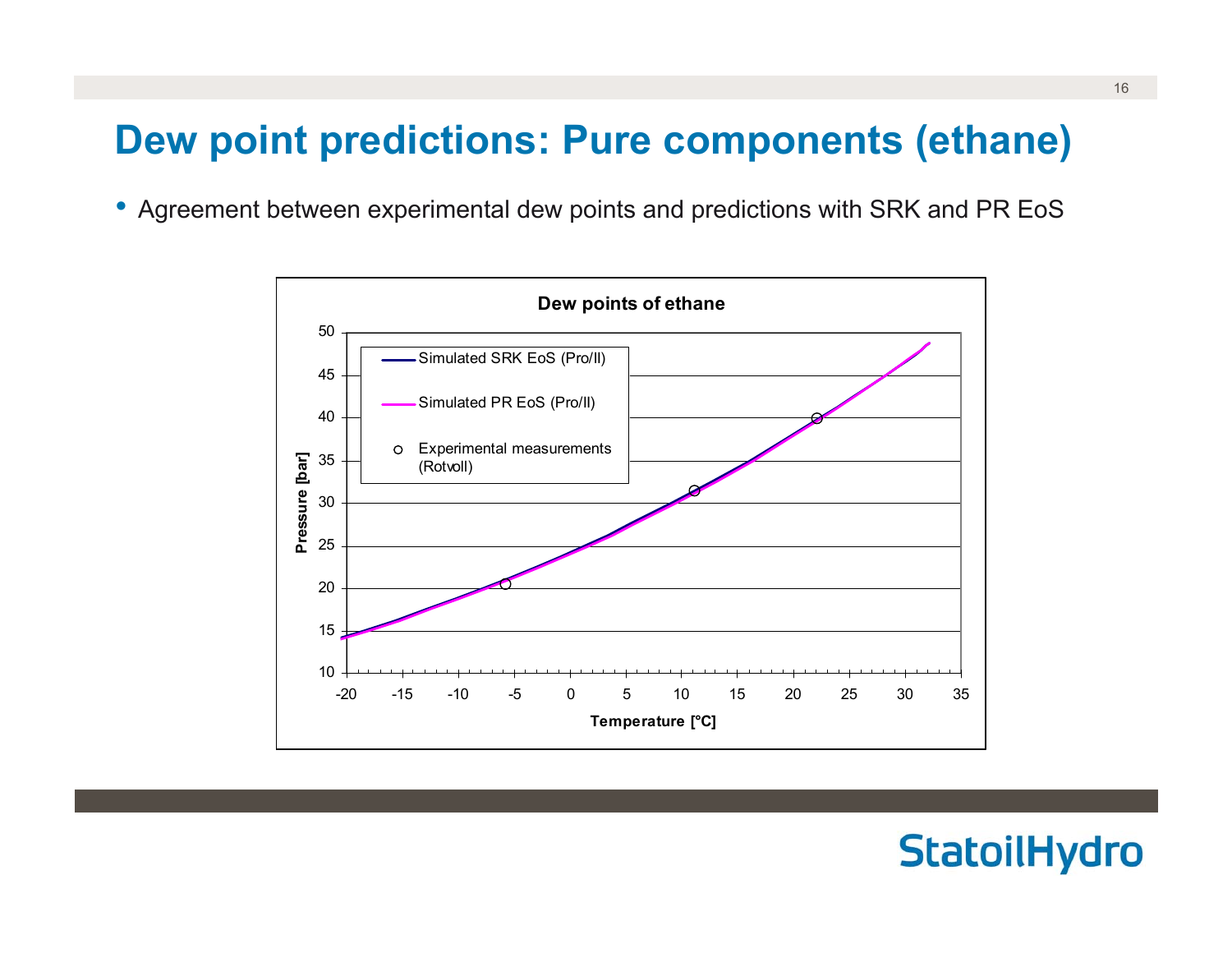## **Dew point predictions: Simple synthetic gases (up to C5)**



- •Both cricondenbar and cricondentherm is under-predicted
- •Deviations up to 5°C in cricondentherm and 15 bar in cricondenbar
- •Good accordance at low pressure
- Shape of the experimental dew point line is different from predicted by the model

## **StatoilHydro**

93.505

2.972

1.050

1.465

-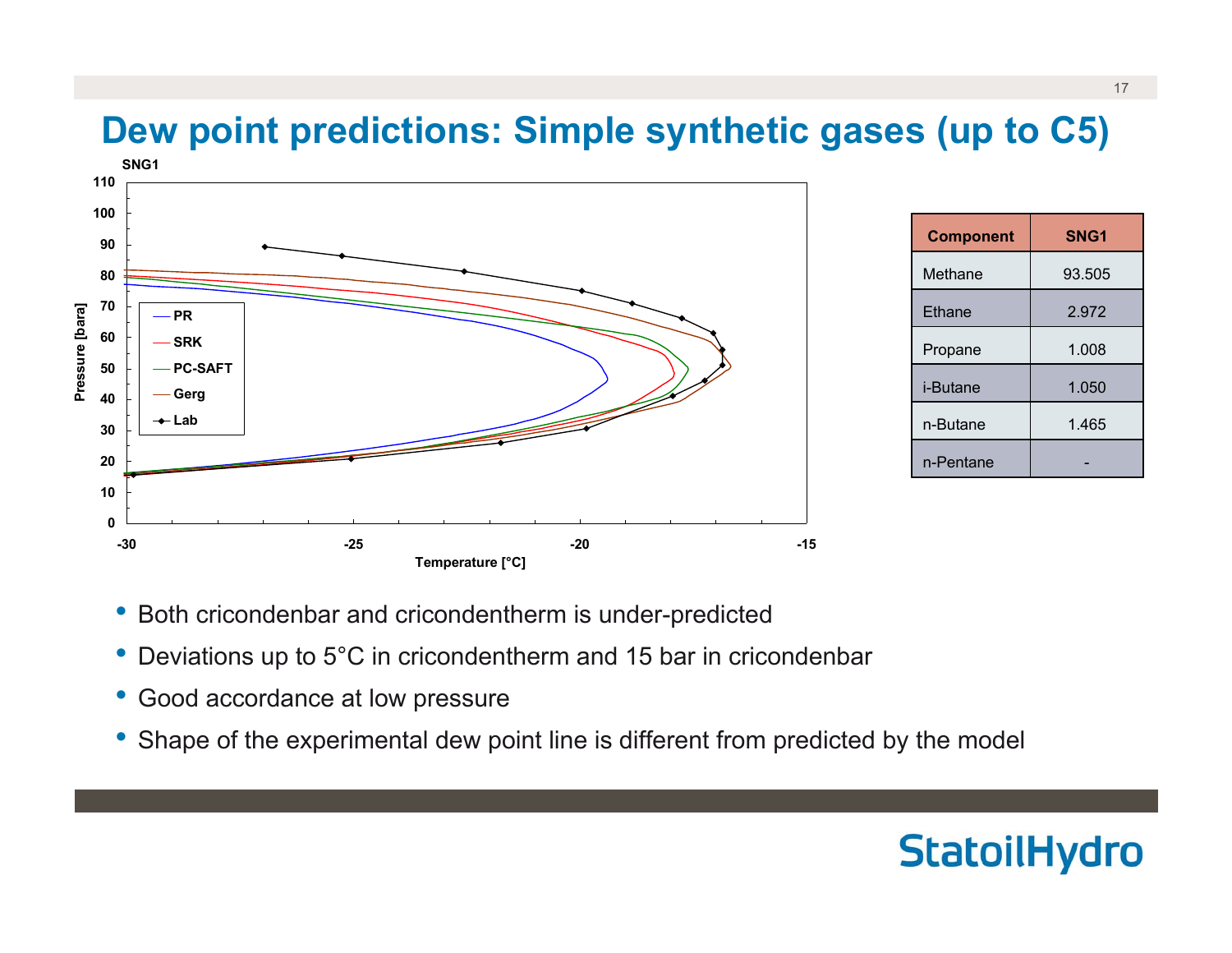### **Synthetic gases with a selected C7 component**

**SNG6 & SNG7 & SNG8 - Effect of PNA**



- •**Cricondenbar still under-predicted, but cricondentherm over-predicted**
- **Aromatic and naphtene compounds give significant steeper dew point line than paraffins**
- •**PNA characterization important for phase envelope prediction**